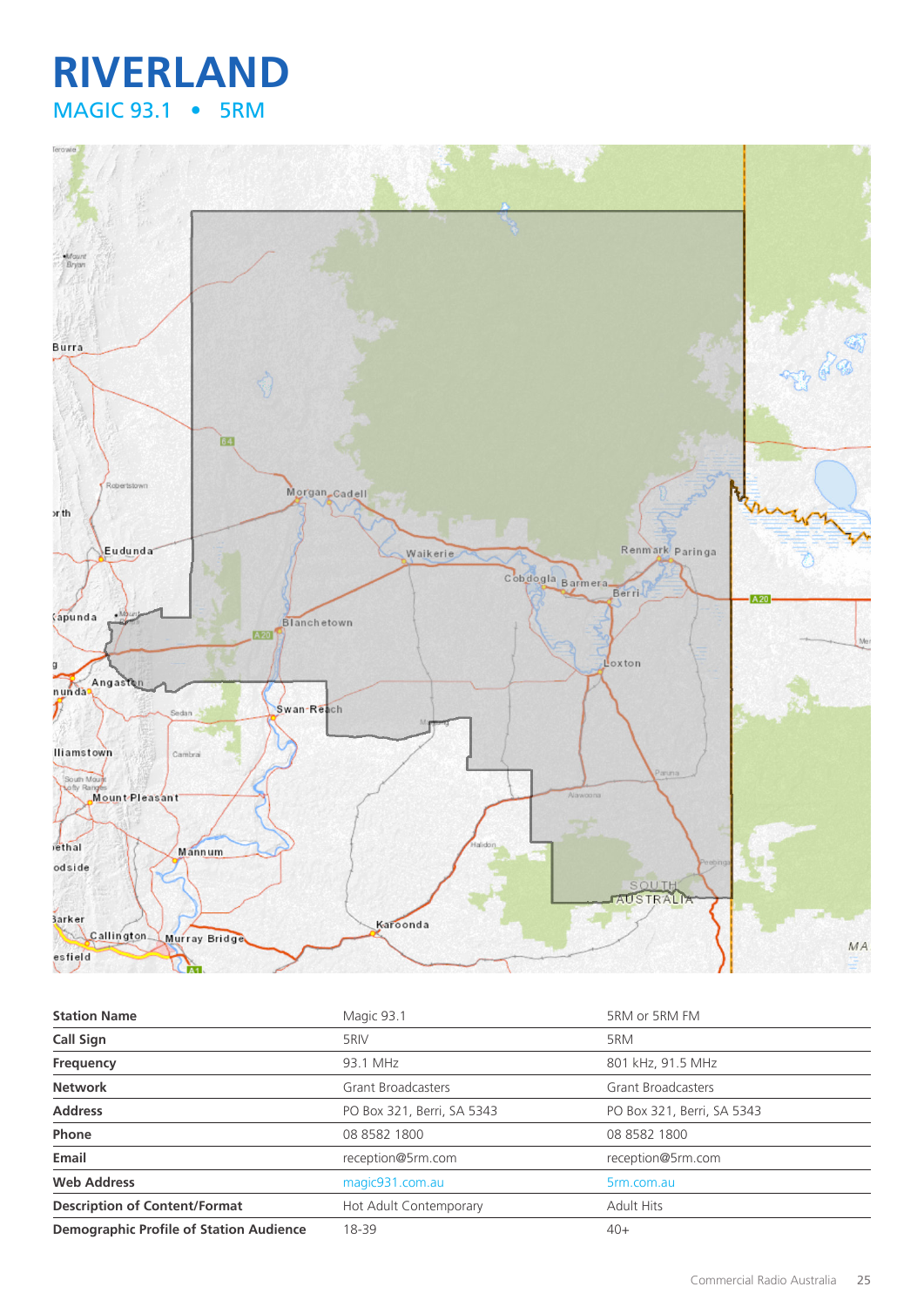# **RIVERLAND**

Riverland is situation along the Murray River in South Australia. The region boasts a Mediterranean climate, vast areas of fertile soil and a steady supply of water from the Murray river, ideal for agriculture which is a significant part of the region's history.

In comparison to the 2011 census, the population of the radio licence area of the Riverland region has remained stable, decreasing only marginally by 0.3% to 38,844. The birthplace for 84% of the population was Oceania including Australian, New Zealander, Indigenous and Islander persons.

6,466 or 17% of people in the Riverland region were attending an educational institution in 2016. Of these, 53% were either in infants or primary, 35% were attending a secondary educational institution, 5% attending University and 7% attending TAFE.

Of the 11,825 people (30%) people who already have a tertiary qualification, 22% have a degree and 78% have a certificate, diploma or another tertiary qualification.

There are a total of 15,059 dwellings in the Riverland region; 39% of these are owned outright and 31% are mortgaged. Private rental properties represent 22% of total dwellings.

Of a total of 14,951, 28% have a household income range between \$21,000 – \$41,999pa, 26% between \$42,000 –\$77,999pa, 11% between \$78,000 – \$103,999pa, and \$17% over \$104,000pa.

All major banks, car dealers, fast-food restaurants and an extensive selection of national retail, chain and independent stores are represented in the district.

#### **AGRICULTURE**

The Riverland is Australia's largest wine producing region, and over a quarter of Australia's wine grape production happens in the Riverland region. Its rich fertile soil provides the ideal growing environment for wine grapes, many of which are exported domestically to Australian wine producers. The area holds over 19 thousand hectares of grapes.

The Riverland is also one of Australia's major regions for the production of almonds and stone fruit. The region produces 18 per cent of Australia's almonds and 7 per cent of Australia's fresh stone fruit, and houses more than 4.9 million orchard fruit trees (including nuts).

#### EMPLOYMENT

The majority (56%) of the labour force of 18,112 is employed full time. The main industries of employment are:

- Agriculture, Forestry and Fishing;
- Education and Training/Health Care and Social Assistance; and
- Wholesale Trade/Retail Trade/Accommodation and Food Services.

The Riverland tourism industry is valued at over \$148 million annually. Annual attractions include the Renmark Rose Festival, the South Australian Country Music Festival, Renmark Rivafest and the Riverland Food and Wine Festival. Local recreation includes fishing, boating, water-skiing, wake-boarding, horse-riding, biking, motorsports and kayaking.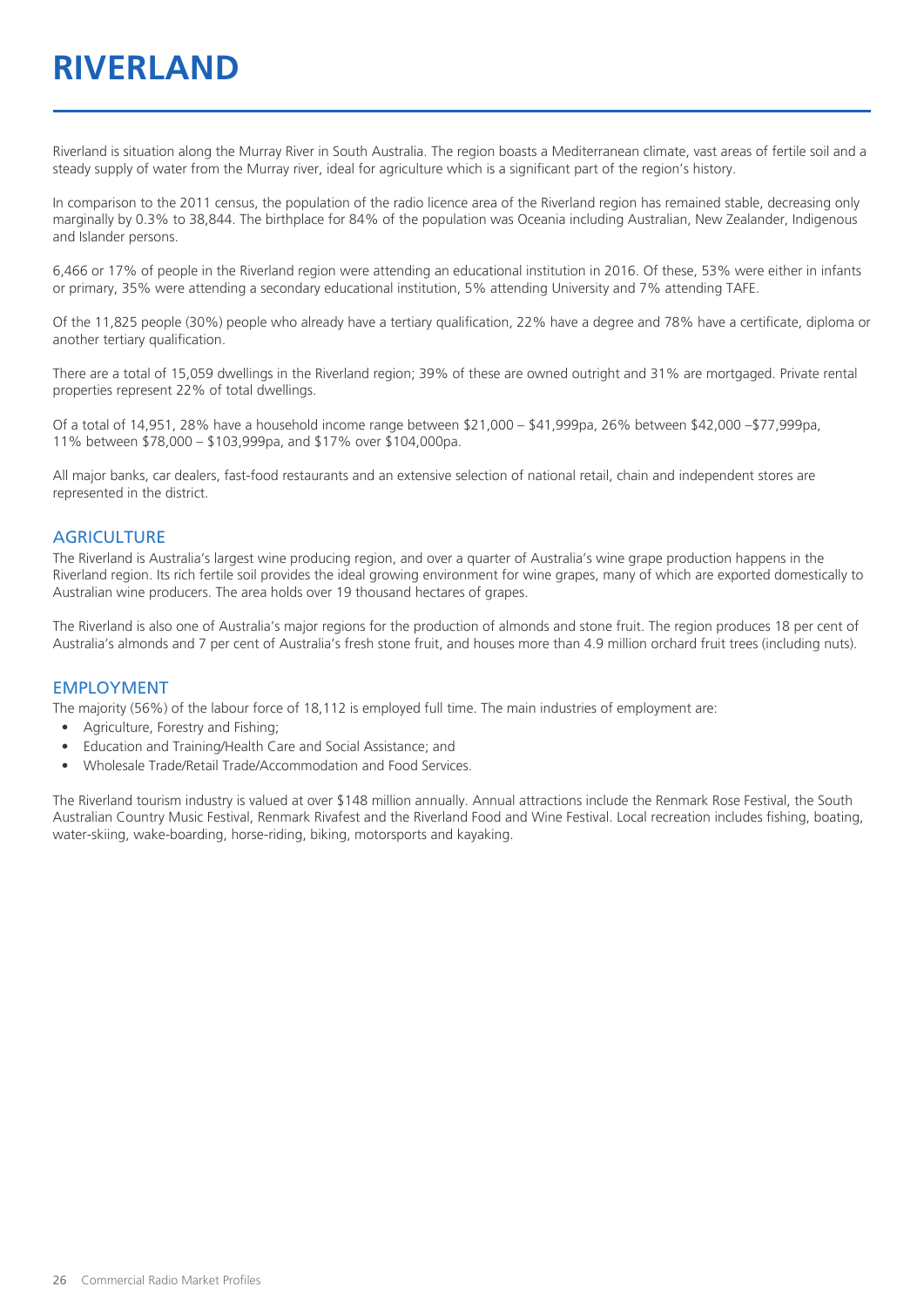# **RIVERLAND**

# AGE COHORTS

| Age                   | Male   | Female | Total    | <b>Market</b><br>population |
|-----------------------|--------|--------|----------|-----------------------------|
| $10 + \gamma$ ears    | 17,485 | 17,056 | 34,541   | 88.92%                      |
| 0-9 years             | 2,178  | 2,125  | 4,303    | 11.08%                      |
| 10-17 years           | 1,959  | 1,841  | 3,800    | 9.78%                       |
| 18-24 years           | 1,382  | 1,177  | 2,559    | 6.59%                       |
| 25-39 years           | 2,965  | 2,942  | 5,907    | 15.21%                      |
| 40-54 years           | 4,042  | 3,922  | 7,964    | 20.5%                       |
| 55-64 years           | 3,152  | 2,968  | 6,120    | 15.76%                      |
| 65-74 years           | 2,519  | 2,335  | 4,854    | 12.5%                       |
| 75+ years             | 1,466  | 1,871  | 3,337    | 8.59%                       |
| Total 2011 population | 19,886 | 19,078 | 38,964   |                             |
| Total 2016 population | 19,663 | 19,181 | 38,844   | 100%                        |
| % change 2011-2016    |        |        | $-0.31%$ |                             |

## LABOUR FORCE

| <b>Employment classification</b> | Total  | Labour force |
|----------------------------------|--------|--------------|
| Full-time employed               | 10,230 | 56.48%       |
| Part-time employed               | 5,840  | 32.24%       |
| Not stated employed              | 997    | 5.5%         |
| Unemployed                       | 1.045  | 5.77%        |
| <b>Total labour force</b>        | 18.112 | 100%         |

# HOUSEHOLD INCOME

| Income range (pa)       | Total  | Occupied<br>dwellings |
|-------------------------|--------|-----------------------|
| $$0 - $7,749$           | 280    | 1.87%                 |
| $$7,750 - $20,999$      | 1,053  | 7.04%                 |
| $$21,000 - $41,999$     | 4,118  | 27.54%                |
| $$42,000 - $77,999$     | 3,921  | 26.23%                |
| $$78,000 - $103,999$    | 1,581  | 10.57%                |
| $$104,000 - $129,999$   | 1,201  | 8.03%                 |
| $$130,000 - $155,999$   | 632    | 4.23%                 |
| $$160,000 - $181,999$   | 219    | 1.46%                 |
| $$182,000 - $207,999$   | 185    | 1.24%                 |
| $$208,000+$             | 261    | 1.75%                 |
| Not stated              | 1,500  | 10.03%                |
| <b>Total households</b> | 14,951 | 100%                  |

# FAMILY STRUCTURE

| <b>Type of family</b>         | Total  | <b>Total families</b> |
|-------------------------------|--------|-----------------------|
| Couple families - Children    | 3,859  | 36.94%                |
| Couple families - No children | 4.994  | 47.8%                 |
| Single parents                | 1.522  | 14.57%                |
| Other families                | 73     | 0.7%                  |
| <b>Total families</b>         | 10,448 | 100%                  |

# **OCCUPATION**

| <b>Employment classification</b>                                     | Total  | <b>Occupations</b> |
|----------------------------------------------------------------------|--------|--------------------|
| Managers/Professionals                                               | 5,547  | 32.87%             |
| Technicians & trade workers/<br>Community & personal service workers | 3,725  | 22.08%             |
| Clerical & administrative workers                                    | 1,617  | 9.58%              |
| Sales workers                                                        | 1,324  | 7.85%              |
| Machinery operators & drivers/Labourers                              | 4.401  | 26.08%             |
| Not stated                                                           | 260    | 1.54%              |
| <b>Total</b>                                                         | 16,874 | 100%               |

## INDUSTRY

| Industry                                                                                                      | Total  | Workforce |
|---------------------------------------------------------------------------------------------------------------|--------|-----------|
| Agriculture, forestry & fishing                                                                               | 3.991  | 23.71%    |
| Mining                                                                                                        | 125    | 0.74%     |
| Manufacturing/Electricity, gas, water &<br>waste services/Construction                                        | 2,736  | 16.26%    |
| Wholesale trade/Retail trade/<br>Accommodation & food services                                                | 2.947  | 17.51%    |
| Transport, postal & warehousing/<br>Information, media & communications                                       | 678    | $4.03\%$  |
| Financial & insurance services/<br>Rental hiring & real estate services/<br>Administration & support services | 968    | 5.75%     |
| Professional scientific & technical services                                                                  | 307    | 1.82%     |
| Public administration & safety                                                                                | 679    | 4.03%     |
| Education & training/Health care &<br>social assistance                                                       | 3,127  | 18.58%    |
| Arts & recreation services                                                                                    | 46     | 0.27%     |
| Other services                                                                                                | 598    | 3.55%     |
| Not stated                                                                                                    | 628    | 3.73%     |
| Total                                                                                                         | 16,830 | 100%      |

#### ANNUAL HOUSEHOLD EXPENDITURE

| <b>Product or service</b>            | $$000's$ (pa) |
|--------------------------------------|---------------|
| Food & non-alcoholic beverages       | 166,583       |
| Alcoholic beverages                  | 21,283        |
| Clothing & footwear                  | 29,551        |
| Household furnishings & equipment    | 39,742        |
| Furniture & floor covering           | 15,025        |
| Household appliances                 | 7,640         |
| Household services & operation       | 25,957        |
| Medical care & health expenses       | 57,361        |
| Motor vehicle purchase               | 32,338        |
| Motor vehicle running costs          | 89,063        |
| Recreation                           | 105,024       |
| Recreational & educational equipment | 28,132        |
| Holidays                             | 45,655        |
| Personal care                        | 18,384        |